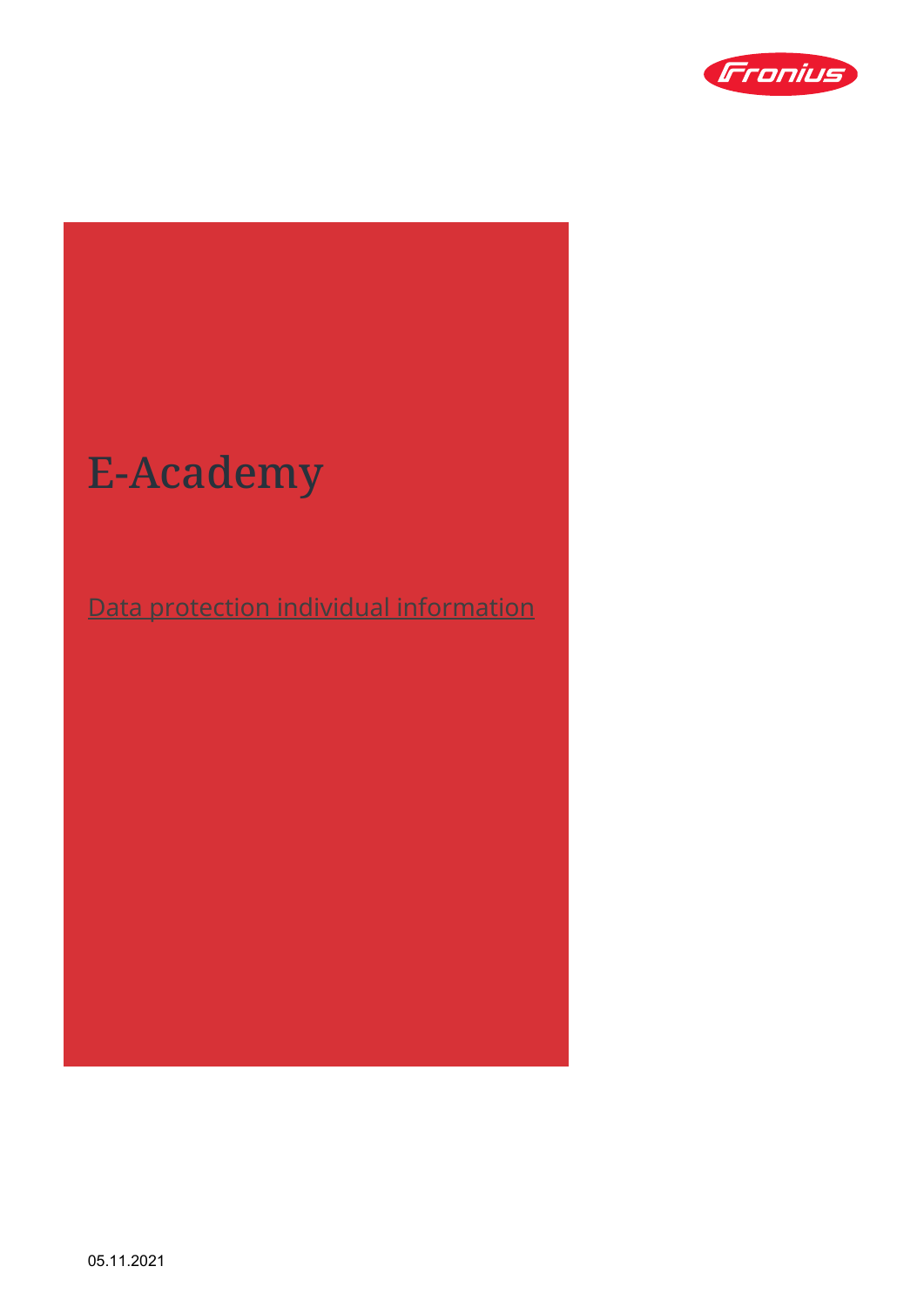

## **E-Academy**

### **Supplementary data protection information in accordance with § 12 et seq GDPR.**

#### **General information on our data processing and data protection at Fronius can be found in our data protection declaration at https://www[.fronius.](https://www.fronius.com/en/data-privacy-statement)com/en/data-privacy-statement.**

#### **Special information on data processing within the scope of the E-Academy of our business units Perfect Welding, Perfect Charging and Solar Energy**

With the Fronius E-Academy, we offer our business partners, dealers and their employees an e-learning tool that provides comprehensive information about our products and solutions.

**Personal data** that Fronius collects and processes as part of this data processing:

/ Name (such as first name, last name, name affixes, salutation)

- / personal data (such as gender, language, occupational group)
- / contact details (such as address, (mobile) phone number, e-mail address)
- / Company data (such as company name and address, size, locations, type of business relationship) / Invoice data
- / Bank and financial data (such as IBAN, BIC, credit institution, credit rating data)
- / Contract data (such as offer and order data)
- / Registration, login and log-in data (webinars)
- / Certificates, confirmations of participation

The data is collected directly from you and processed in particular on the basis of the following **legal grounds** and for the following purposes:

/ fulfilment of a contractual relationship or for the implementation of pre-contractual measures (Art 6 para 1 lit b GDPR)

Data processing may be carried out for the purposes of initiating pre-contractual measures or fulfilling obligations arising from a contract concluded with you (such as inviting you to and providing you with the E-Academy content) and/or on the basis of terms and conditions accepted by you.

/ on the basis of your consent (Art 6 para 1 lit a GDPR)

Any consent granted for the processing of your personal data for the purpose of E-Academy participation or also for newsletter dispatch in this context can be revoked by you at any time with effect for the future. Consents granted before the applicability of the GDPR (25 May 2018) can also be revoked. Processing that took place before the revocation remains unaffected by the revocation.

/ safeguarding the legitimate interests of Fronius within the framework of the balancing of interests (Art 6 Para 1 lit f GDPR)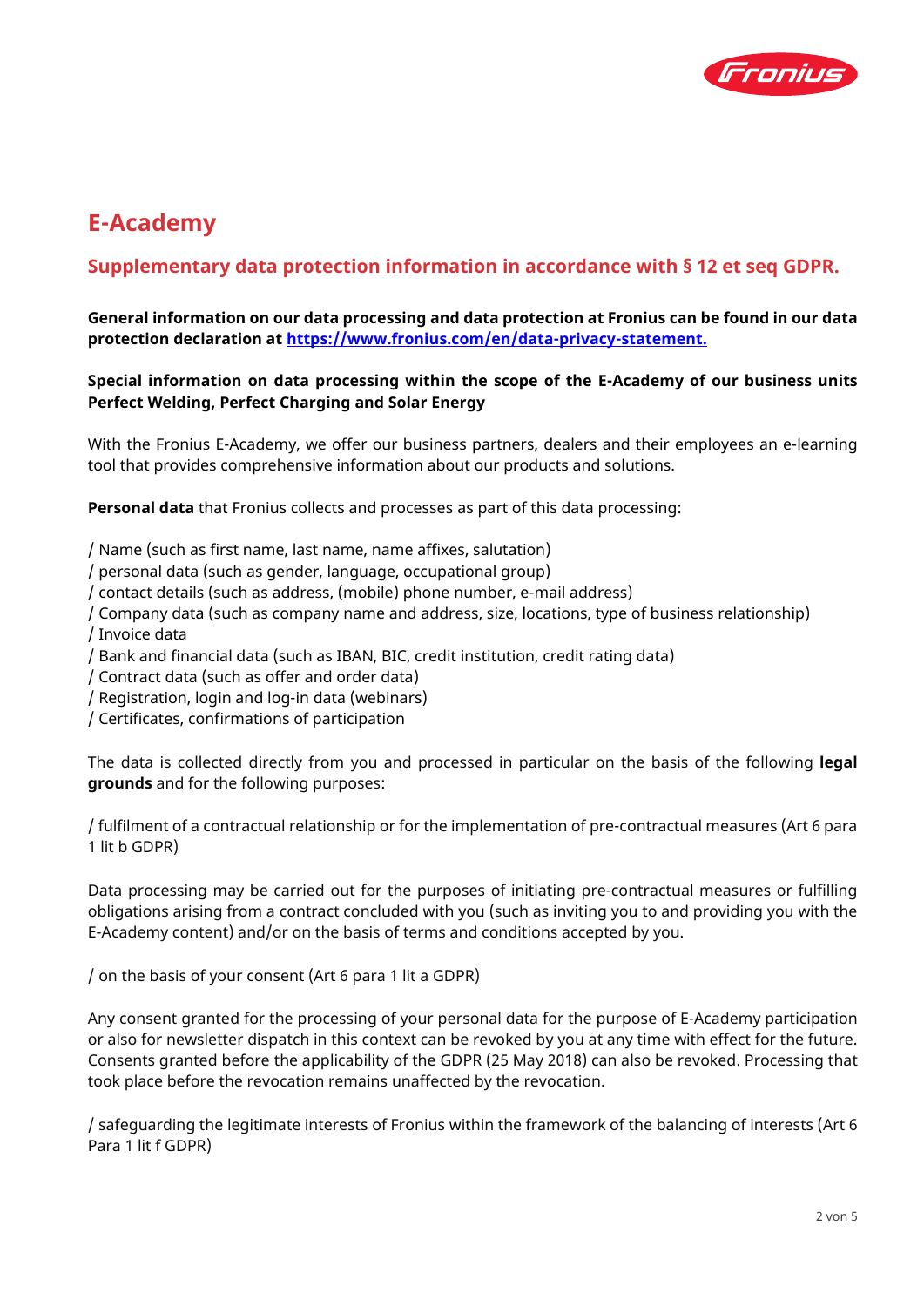

The purposes of the processing result from the protection of our legitimate interests. Our legitimate interest can be used to justify the further processing of the data provided by you, provided that your interests or fundamental rights and freedoms do not prevail. Our legitimate interest here lies in sending information and offers about our products in connection with the E-Academy to existing customers or users as well as interested parties. Our legitimate interest also lies in providing our customers and partners with the best possible information on our products and thus increasing customer satisfaction. In individual cases, our legitimate interest may also include checking your creditworthiness in order to reduce our risk of default.

#### **Duration of processing (criteria for deletion)**

The data provided by you will be processed for as long as it is necessary to achieve the contractually agreed purpose, in principle for as long as the contractual relationship with you exists. After termination of the contractual relationship, the data provided by you will be processed in order to comply with statutory retention obligations or on the basis of our legitimate interests, but for no longer than 10 years from the date of provision. After that, the data provided by you will be deleted.

#### **Further information on this data processing**

As part of our service provision, we commission processors who contribute to the fulfilment of contractual obligations, e.g. data processing centre service providers, IT partners, document shredders, etc. These processors are contractually obligated by us to maintain professional confidentiality and to comply with the requirements of the GDPR.

Depending on your needs, your personal data may also be transferred to training institutions, training partners and trainers for the implementation of the event.

Your data will not be transferred to a third country.

No fully automated decision-making (including profiling) pursuant to Art. 22 GDPR is used to process the data you have provided.

#### **Your rights as a data subject of the data processing according to GDPR**

#### **Data subjects have the following rights at any time:**

#### / Right to information

You have the right to request information about your personal data that we process at any time within the scope of Art. 15 GDPR.

/ Right of rectification and completion

Should your personal data be incorrect or incomplete, you have a right to rectification and completion within the scope of Art. 16 GDPR.

#### / Right to restrict processing

If the legal requirements are met, you may request restriction of the processing of your personal data within the scope of Art. 18 GDPR.

#### / Right to deletion

Within the scope of Art. 17 GDPR, you may request the deletion of your personal data at any time, unless we are legally obliged or entitled to continue processing your data.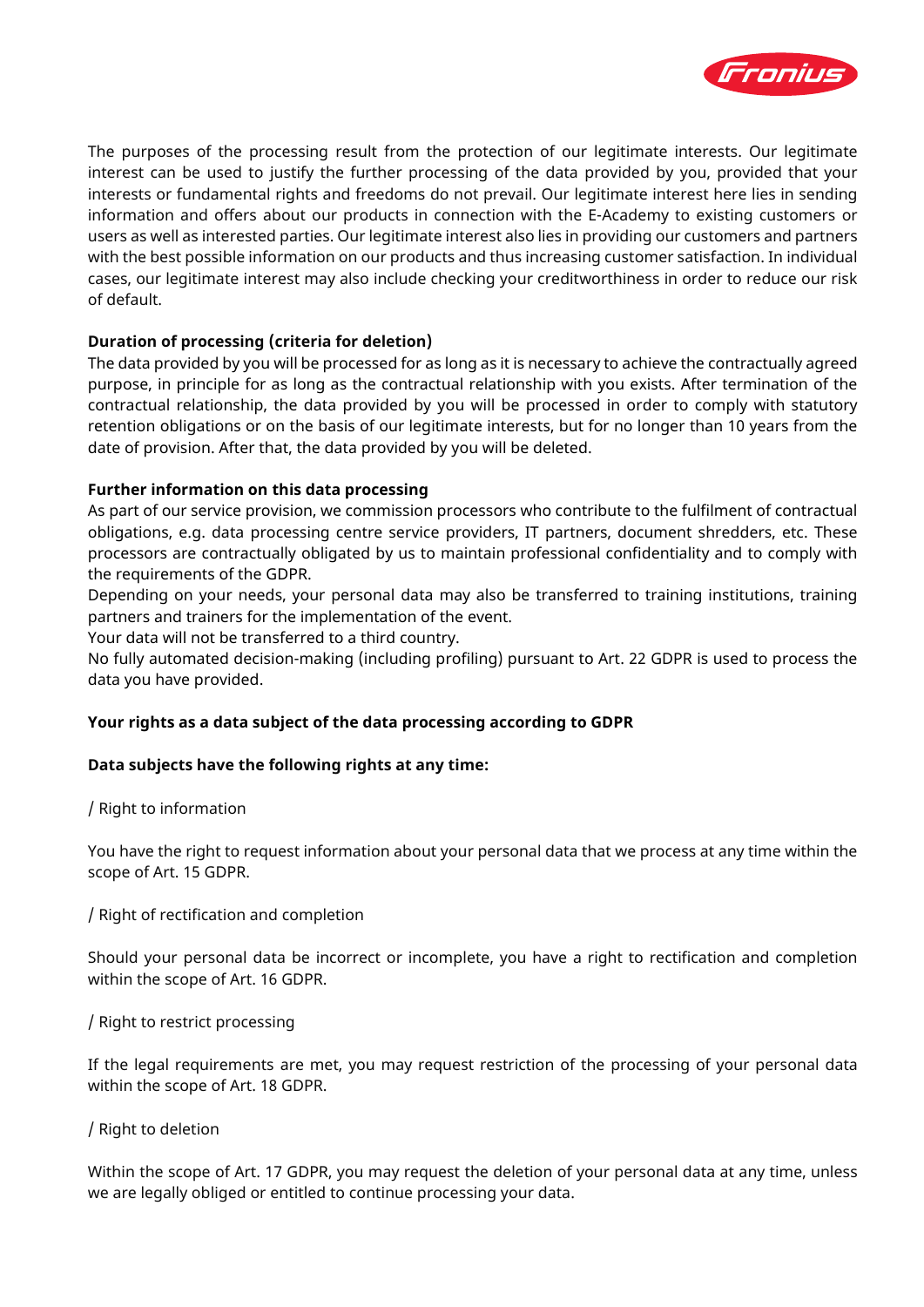

#### / Right to data portability

If processing is carried out on the basis of a contract or your consent and with the aid of automated processes, you have the right, within the scope of Art. 20 GDPR, to have the personal data concerning you transferred in a structured, common and machine-readable format, provided that this does not affect the rights and freedoms of other persons.

#### / Right of objection

You have the right to object to processing within the scope of Art. 21 GDPR, insofar as the data processing is carried out for the purpose of direct marketing or profiling. You may object to processing on the basis of a balance of interests by stating the reasons arising from your particular situation.

/ Right to revoke the declaration of consent under data protection law

You have the right to revoke your declaration of consent under data protection law at any time. The revocation of consent does not affect the lawfulness of the processing carried out on the basis of the consent until the revocation.

#### / Right to complain to a supervisory authority

Without prejudice to any other administrative or judicial remedy, you have the right to lodge a complaint with a supervisory authority pursuant to Article 77 GDPR, in particular in the Member State of your residence, workplace or the place of the alleged infringement, if you consider that the processing of personal data concerning you infringes the GDPR. The supervisory authority to which the complaint has been lodged will inform the complainant of the status and outcome of the complaint, including the possibility of a judicial remedy under Article 78 GDPR. The data protection authority or supervisory authority responsible for us can be found below in the contact details.

To exercise your rights as a data subject, please contact us - by post, e-mail or fax - at the address given below. Your request or your data will be processed without affecting the lawfulness of the processing carried out up to the receipt of your request and insofar as the processing is reasonable for Fronius.